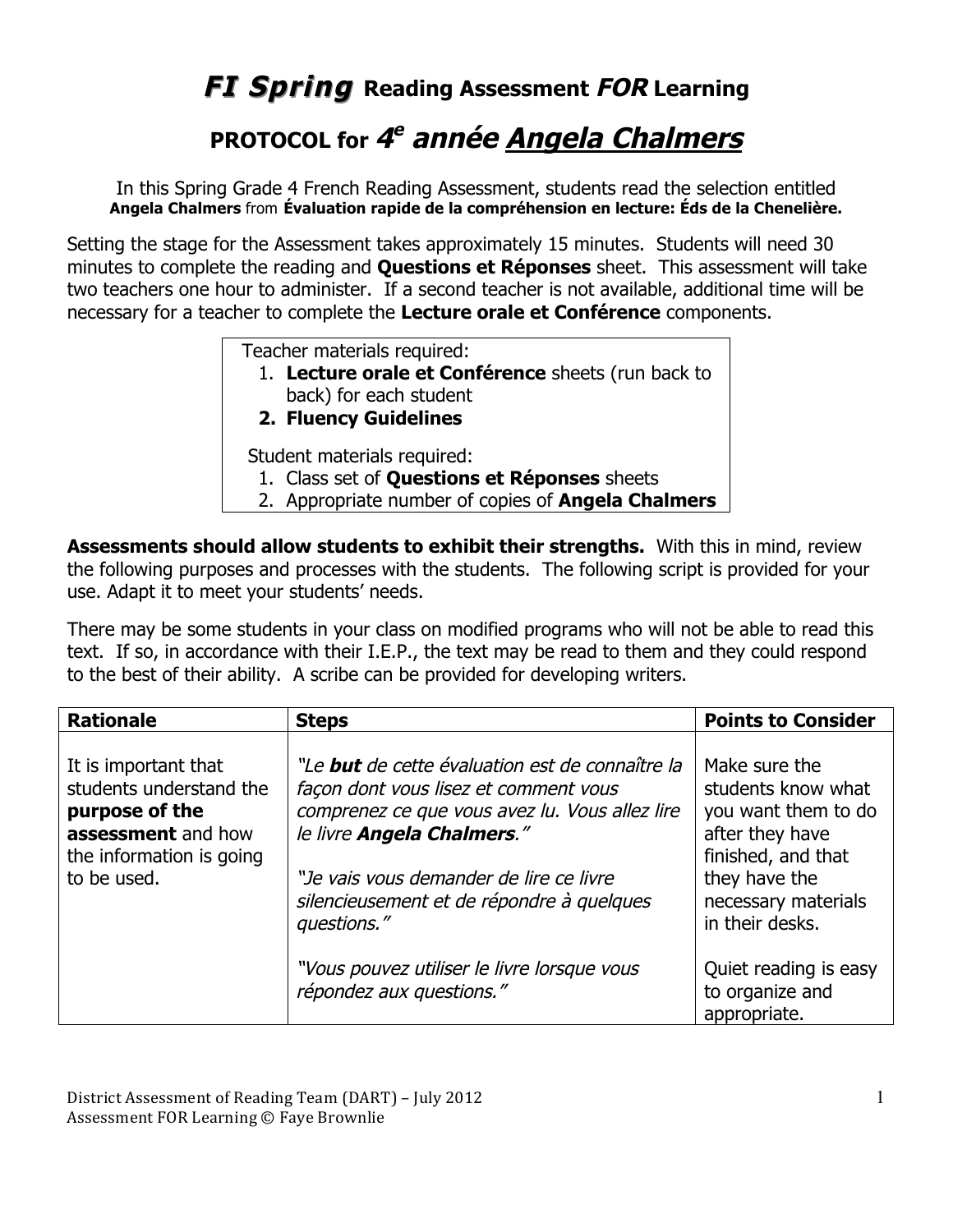| <b>Rationale</b>                                                                                                                | <b>Steps</b>                                                                                                                                                                                                                                                                                                                                                                                                                                                                                          | <b>Points to Consider</b>                                                                                                                                                                                                |
|---------------------------------------------------------------------------------------------------------------------------------|-------------------------------------------------------------------------------------------------------------------------------------------------------------------------------------------------------------------------------------------------------------------------------------------------------------------------------------------------------------------------------------------------------------------------------------------------------------------------------------------------------|--------------------------------------------------------------------------------------------------------------------------------------------------------------------------------------------------------------------------|
| Proficient readers <b>access</b><br>background<br>knowledge (schema)<br>before they read to<br>increase their<br>understanding. | "Regardez le titre de ce livre: <b>Angela</b><br><b>Chalmers.</b> Avant de commencer la lecture,<br>pouvez-vous me dire de quoi on parlera dans<br>ce livre ? Que pensez-vous apprendre en lisant<br>ce livre ?"<br>Ask class to share 3 predictions about the story<br>so everyone hears the same information.<br>After 3 students have shared with the whole<br>class, encourage individual student<br>accountability.<br>"Maintenant fermez les yeux et pensez à ce<br>que vous venez d'entendre." | Make sure students<br>know what "une<br>coureuse" means.                                                                                                                                                                 |
| Proficient readers read<br>with a <b>purpose.</b>                                                                               | Distribute Questions et Réponses sheets.<br>Before the students begin to read the text,<br>read the questions together.                                                                                                                                                                                                                                                                                                                                                                               | The questions are not<br>discussed. If a<br>student requires<br>support with a<br>question during the<br>assessment and if<br>support is given,<br>record this<br>information for use in<br>planning for<br>instruction. |
| Proficient readers<br>interact with the text<br>during reading to deepen<br>their understanding.                                | Encourage your students to use strategies to<br>remember their thoughts as they read.<br>"Pendant la lecture, vous pouvez prendre des<br>notes."                                                                                                                                                                                                                                                                                                                                                      | If students are<br>reading a book or<br>passage that can't be<br>written on, make<br>post- it notes<br>available.                                                                                                        |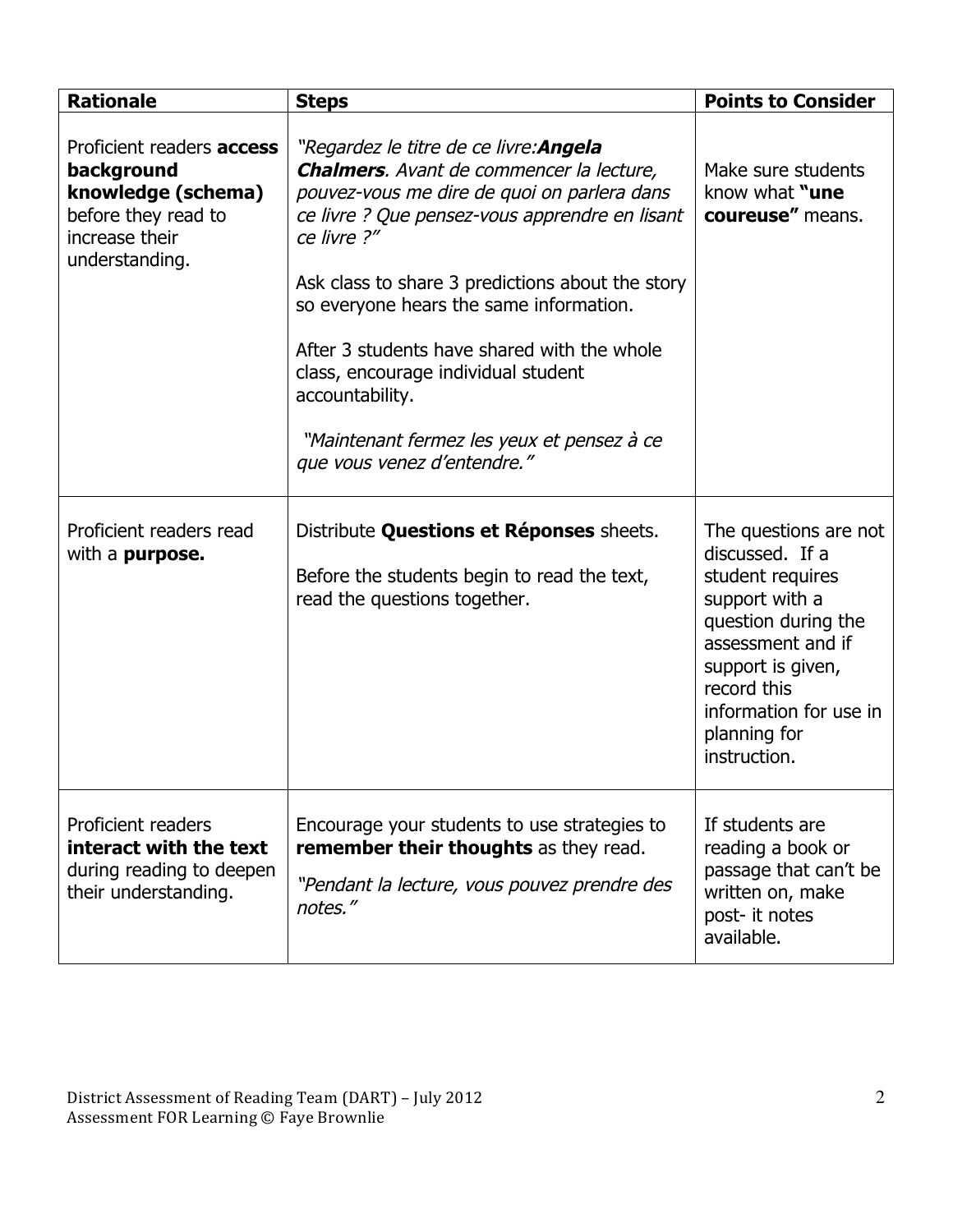| <b>Rationale</b>                                                                                                                                                        |                           | <b>Steps</b>                                                                                                                                                                                                                                                                                                                                                                                            | <b>Points to Consider</b>                                                                                                                                |
|-------------------------------------------------------------------------------------------------------------------------------------------------------------------------|---------------------------|---------------------------------------------------------------------------------------------------------------------------------------------------------------------------------------------------------------------------------------------------------------------------------------------------------------------------------------------------------------------------------------------------------|----------------------------------------------------------------------------------------------------------------------------------------------------------|
| a great deal of<br>information about the                                                                                                                                | The oral reading provides | "Vous pouvez commencer votre travail."<br>"Je vais vous demander de me lire une partie                                                                                                                                                                                                                                                                                                                  | It is important that all<br>students read aloud.<br>One to one time is                                                                                   |
| strategies that<br>students use when<br>decoding and<br>comprehending text.                                                                                             |                           | du livre. Tous les élèves vont lire la même<br>partie. Je vais noter mes observations pendant<br>que vous lisez."                                                                                                                                                                                                                                                                                       | valuable.<br>Struggling readers<br>are not singled out.                                                                                                  |
| <b>Reading</b><br><b>Behaviour</b>                                                                                                                                      | Code                      | Ask students to bring their story and $Q$ et $R$<br>sheet to the conference.                                                                                                                                                                                                                                                                                                                            | If students are                                                                                                                                          |
| Omission                                                                                                                                                                | home                      | Students will read from their copy of the story.                                                                                                                                                                                                                                                                                                                                                        | unfamiliar with the<br>coding system you                                                                                                                 |
| Insertion                                                                                                                                                               | old<br>My^house           | Record your observations on the Lecture<br>orale sheet. Circle the appropriate<br>descriptor(s) at the bottom of the page e.g.                                                                                                                                                                                                                                                                          | may wish to explain it<br>to the class before<br>you begin the                                                                                           |
| Substitution                                                                                                                                                            | house<br>home             | 'syllabique' et 'mot à mot'. Descriptors are<br>described in the Fluency Guidelines. Have                                                                                                                                                                                                                                                                                                               | assessment.                                                                                                                                              |
| Repetition                                                                                                                                                              | R                         | this handy for reference.                                                                                                                                                                                                                                                                                                                                                                               | Most students are<br>comfortable with                                                                                                                    |
| Sounding<br>Out                                                                                                                                                         | S <sub>O</sub>            |                                                                                                                                                                                                                                                                                                                                                                                                         | reading aloud in the<br>classroom, while<br>others may wish to                                                                                           |
| Self-<br>Correction                                                                                                                                                     | <b>SC</b>                 |                                                                                                                                                                                                                                                                                                                                                                                                         | go to another setting.                                                                                                                                   |
| <b>Told</b><br>student the<br>word                                                                                                                                      | $\mathsf T$               |                                                                                                                                                                                                                                                                                                                                                                                                         | It is helpful to copy<br>the Lecture orale et<br>Conférence sheet                                                                                        |
| Pause                                                                                                                                                                   | told<br>he                |                                                                                                                                                                                                                                                                                                                                                                                                         | back to back.                                                                                                                                            |
| The interview allows<br>further insight into<br>students who are<br>challenged with putting<br>their thoughts on paper<br>to demonstrate their<br>understanding orally. | strategy use and allows   | "Quand vous aurez terminé la lecture, je vais<br>vous poser quelques questions. Par exemple:<br>Quand tu arrives à un mot que tu ne connais<br>pas, que fais-tu pour reconnaître/lire ce mot ?"<br>If you notice a huge discrepancy between a<br>student's oral answers in the interview and<br>their written responses, then ask the<br>comprehension questions on the $Q$ et $R$ sheet<br>and scribe. | When you ask the<br>questions about<br>strategy use do not<br>show students the<br>potential answers.<br>Either tick, number or<br>record their answers. |